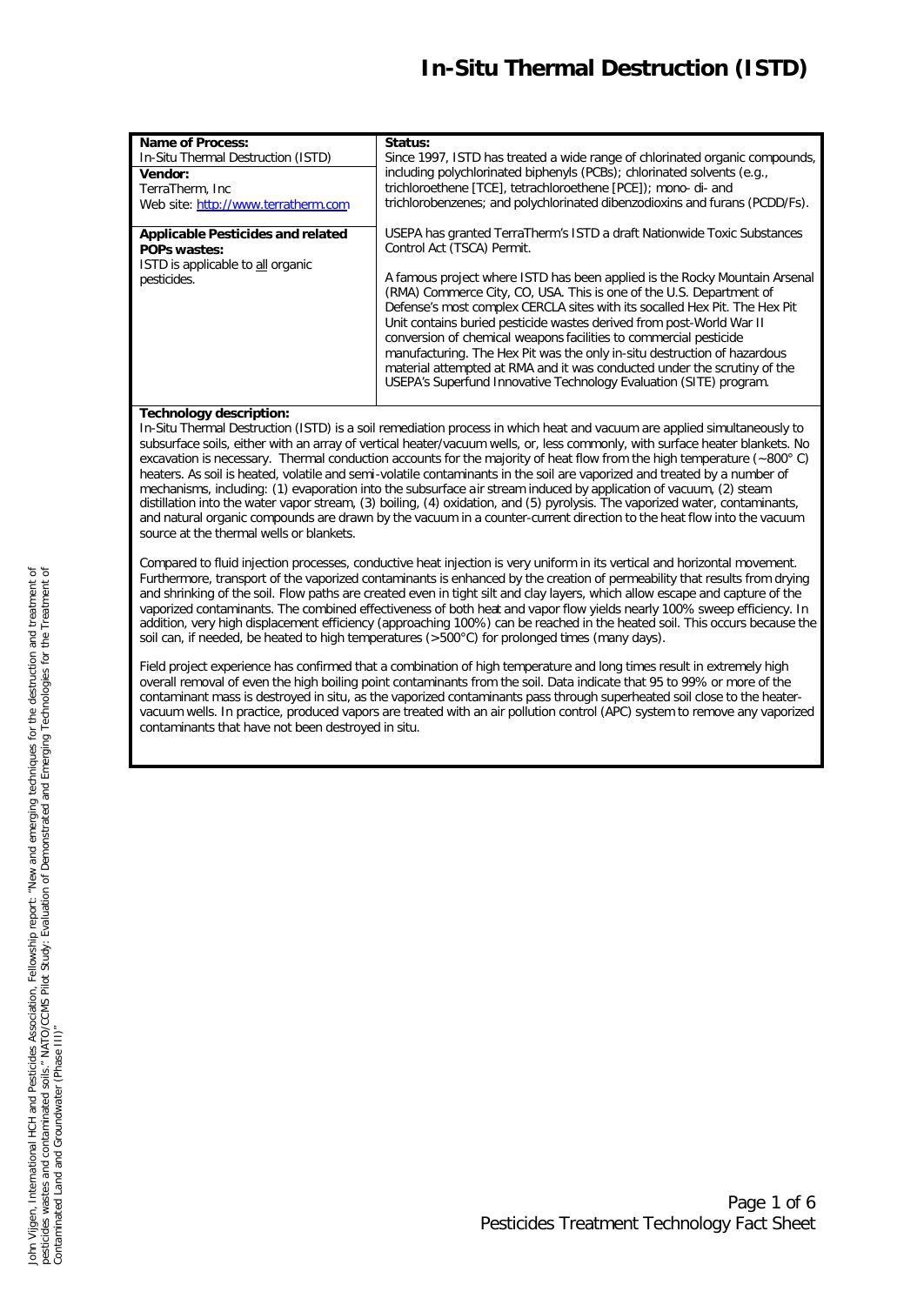

**-->** Electrical distribution trailer with utility pole power drop is at top left, and Control trailer with continuous emission monitoring system (CEMS) is at top right.

**-->** Air Quality Control Trailer (at center) includes unit processes for treatment of Semi-Volatile Organic Compounds, such as pesticides, PCBs and dioxins. These include particle separator, thermal oxidizer, air-to-air heat exchanger, carbon and acid-gas scrubber canisters, redundant discharge blowers, stack, and control cabinets.

**-->** Air Quality Control for treatment of Volatile Organic Compounds such as chlorinated solvents generally consists of fewer unit processes (e.g., carbon adsorption only).

# **Performance:**

## **Treatment efficiency**:

At the Missouri Electric Works (MEW) Superfund Site, Cape Girardeau, Missouri USA, ISTD treatment to soil temperatures of > 480°C over a period of 42 days was demonstrated to achieve the following results: pre-treatment PCB concentrations averaged 782 mg/kg (n=92), with maximum concentration of 20,000 mg/kg; and post-treatment PCB concentrations averaged <0.033 mg/kg (n=83) [4]. The combination of ISTD and an off-gas treatment system consisting of flameless thermal oxidizer, heat exchanger, and adsorption on granular activated carbon demonstrated achievement of >99.999999% Destruction and Removal Efficiency (DRE) and served as the basis for the granting by USEPA of a draft Nationwide Toxic Substances Control Act (TSCA) Permit. Similar treatment results at other sites have demonstrated that ISTD typically reduces even high concentrations of organic contaminants in soil to non-detect concentrations.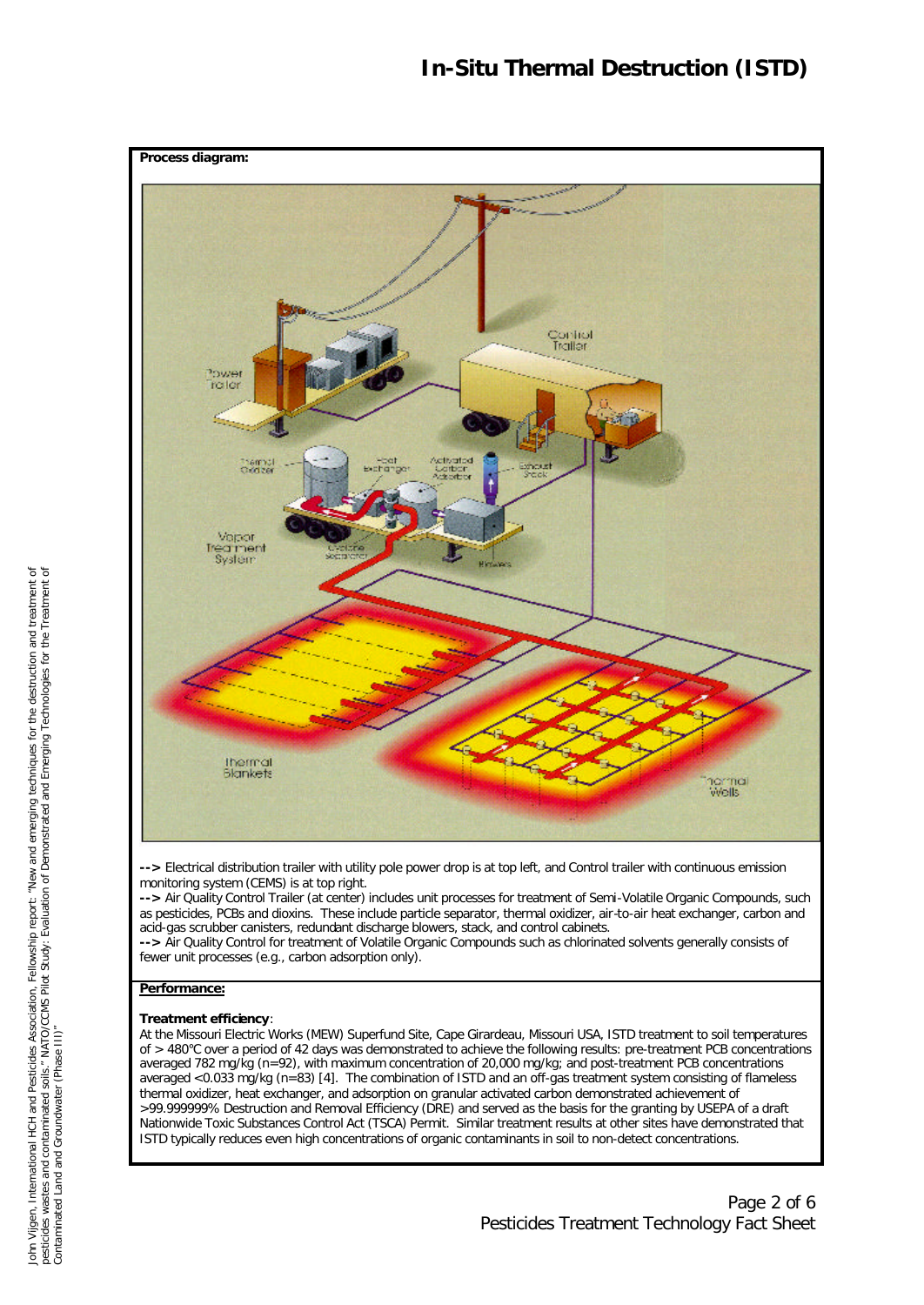At a Demonstration project for the California EPA, at the Former Mare Island U.S. Naval Shipyard, from September through December 1997, PCB-contaminated soils were treated with ISTD, and a DRE for PCB (Aroclor 1260) in excess of 99.9999% was reached. All post-treatment samples had no-detectable PCB concentrations at a quantitation limit of 10ug/kg) [11], [15].

At the Tanapag Village Site, Saipan, NMI, 1000 cubic yards of PCB-impacted soil were treated using an ex-situ version of ISTD to 10 ppm or less. Concentrations had been represented to average 200 ppm, but in fact concentrations averaged 500 ppm, (Arochlor 1254 and 1260) and individual batches were 10 000 ppm.) [12], [15].

From September through December 1998, ISTD was utilized to treat a PCB Spill Area at the U.S. Naval Facility Centerville Beach (NFCB), Ferndale, CA containing around 1000 cubic yards of PCB-contaminated soils under/adjacent to a former transformer /diesel generator building. Target treatment area achieved the remedial objectives for all samples (Average PCB concentration of 1 ppm or lower; Dioxins and Furans: Total 2,3,7,8 –TCDD TEQ <1.0 ppb) [13], [15].

Rocky Mountain Arsenal (RMA) Commerce City, CO, USA is one of the U.S. Department of Defense's most complex CERCLA sites. The Hex Pit unit contains buried pesticide wastes derived from post-World War II conversion of chemical weapons facilities to commercial pesticide manufacturing. The vast majority of the RMA site is being remediated by relocating contaminated material to an on-site landfill and capping the lower level contamination in place.The Hex Pit was the only in-situ destruction of hazardous material attempted at RMA and it was conducted under the scrutiny of the USEPA's Superfund Innovative Technology Evaluation (SITE) program [16].

 The RMA ISTD pesticide project mentioned above was curtailed due to acid corrosion of stainless steel piping after 12 days of heating. The vendor believes this material failure was a result of hydrochloric acid corrosion due to organochlorine pesticide tars being forced into the annuli of our heater-vacuum wells prior to heating as a result of horizontal well drilling activities carried out by others beneath the Hex Pit. Such drilling occurred beneath the bottom of the Hex Pit following installation of the ISTD well field, but prior to ISTD heating. The evidence of this deleterious impact was: (1) the appearance of frac-outs of drilling fluid that emerged under the ISTD well field surface cover during horizontal drilling, and (2) the subsequent finding (after ISTD heating and shut-down) that nearly all of the most severely-corroded heatervacuum wells were located directly above the horizontal well that produced the most frac-out events. It is recommended that future applications of ISTD in pesticide waste pits would need to begin with an ISTD pilot test to confirm the compatibility of the piping metallurgy with the pesticide waste materials.

## **ISTD Performance relative to Dioxins** [14]

The vendor has been performing very much work in studying this issue and due to this reason has been included quite extensively in this Fact Sheet [14]:

ISTD is fundamentally different than conventional ex-site treatment technologies like low- and high temperature thermal desorption and incineration.

ISTD does not employ flame-based thermal combustion to remove and destroy contaminants in-situ or in the treatment of the off-gas and therefore does not create the conditions typically required for the creation of dioxins and furans as enumerated below.

EVIDENCE THAT ISTD DOES NOT CREATE, OR RELEASE DIOXINS AND FURANS BELOW GROUND

Field-scale ISTD projects have demonstrated that dioxins or furans remaining after thermally treating PCB-contaminated soils were less than the average concentration in uncontaminated soils in North America (1, 6) (i.e., post-ISTD treatment soil samples were below "background" concentrations for North American soils). There has been no evidence from these projects that dioxins or furans were formed in or around the soil of the thermal treatment zone during ISTD. Table 1 summarizes the results of soil sampling and analyses for both PCBs and dioxins before and after ISTD at the Missouri Electric Works (MEW) Superfund Site, Cape Girardeau, MO (7) and at the U.S. Naval Facility Centerville Beach (NFCB), Ferndale, CA (8). The post-treatment soil concentrations are clearly much lower than the pre-treatment concentrations. The previously cited data for a treatability study of PAH- and dioxin-contaminated soil from the Southern California Edison (SCE) Former Pole Yard, Alhambra, CA (4) is included in Table 1 for comparison.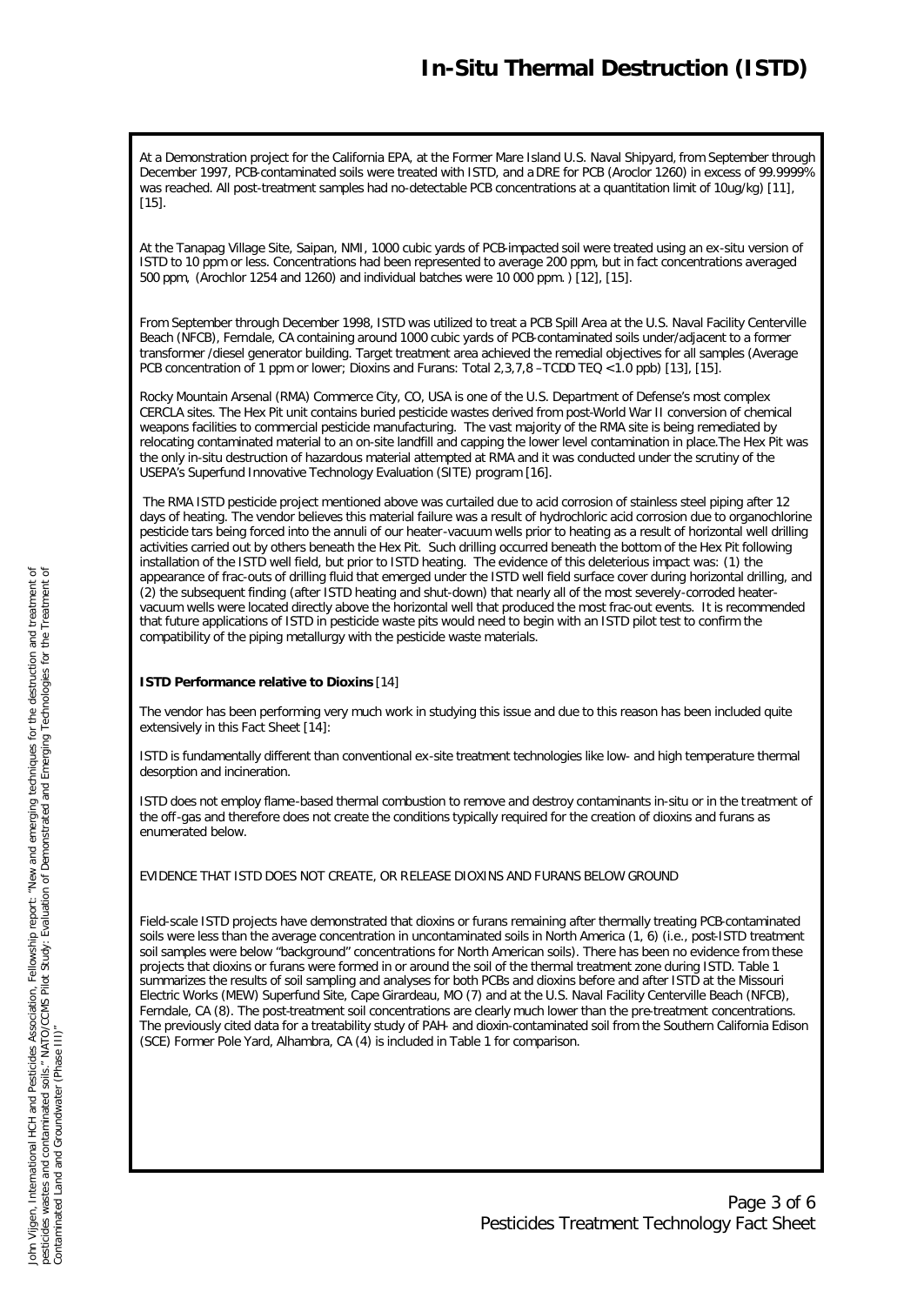Table 1. Pre- and post-treatment PCB and dioxin soil concentrations measured during ISTD projects.

| <b>LOCATION</b>                                                   | <b>MEAN</b><br>AIR FLOW RATE<br>(SCMM') | <b>MEAN</b><br>OXIDIZER BED.<br>TEMPERATURE<br>(°C) | <b>MEAN</b><br><b>EMISSION RATE</b><br>(g TEQ/hr) | <b>MEAN</b><br><b>STACK GAS</b><br><b>CONCENTRATION®</b><br>(ng TEQ/dscm) |
|-------------------------------------------------------------------|-----------------------------------------|-----------------------------------------------------|---------------------------------------------------|---------------------------------------------------------------------------|
| S. Glens Falls, NY<br>Thermal Blanket Demo<br>(PCBs)*             | 42.5                                    | 960                                                 | $1.2 \times 10^{-10}$                             | 0.004                                                                     |
| Cape Girardeau, MO<br>Thermal Well Demo<br>(PCBs) <sup>*</sup>    | 2.1                                     | 1027<br>32329                                       | $3.47 \times 10^{10}$                             | 0.00291<br>2072년 7월                                                       |
| Cape Girardeau, MO<br>Thermal Blanket Demo<br>(PCBs) <sup>2</sup> | 2.6                                     | 1027                                                | $4.51 \times 10^{-11}$                            | 0.000289                                                                  |
| Centerville Beach, CA<br>Thermal Well Demo<br>(PCBs) <sup>o</sup> | 4.9                                     | 927                                                 | $1.84 \times 10^{10}$                             | 0.00547                                                                   |

SCMM = standard cubic meters per minute.

 $^2$  ng TEQ/dscm = nanograms 2,3,7,8-Tetrachlorodibenzodioxin Toxic Equivalency per dry standard cubic meter.<br>  $^3$  Reference (9), Tables 3A and 9. Stack sampling was performed isokinetically by Air Pollution Characteriza

- 
- <sup>4</sup> Reference (7) Stack sampling was performed isokinetically by ENSR Corporation, Houston, TX with PCDD/PCDF analyses (EPA Method 23) by Triangle Laboratories, Durham, NC.

<sup>5</sup> Reference (10) Stack sampling was performed isokinetically by ENSR Corporation, Houston, TX with PCDD/PCDF analyses (EPA Method 23) by Triangle Laboratories, Durham, NC.

<sup>6</sup> Reference (8) Stack sampling was performed isokinetically by Arcadis Geraghty & Miller, Mountain View, CA with PCDD/PCDF analyses (EPA Method 23) by Alta Analytical Laboratories, El Dorado Hills, CA.

### EVIDENCE THAT ISTD DOES NOT CREATE, OR RELEASE DIOXINS AND FURANS ABOVEGROUND

ISTD systems are designed to prevent emission of dioxins or furans or their formation in aboveground treatment units. The protective design elements include: (a) insertion heaters to preheat the vapor collection manifolds, thereby preventing condensation of off-gases during conveyance from the well field to the treatment unit; (b) a flameless thermal oxidizer (FTO) operated at 1700F, that provides a large reaction chamber at very uniform high temperature (in contrast to a locally very hot flame/burner in an incinerator and to the lower temperatures of catalytic oxidizers), and a resulting oxidation zone with sufficient supply of free radicals thereby ensuring a high destruction and removal efficiency for organic contaminants including PCDD/Fs and PCDD/F precursors (e.g., 99.99% DRE within the FTO) and the prevention of the formation of PICs; (c) an air-to-air heat

exchanger to reduce the temperature of the off-gases at the oxidizer outlet within a fraction of a second to ~250F, well below the dioxin formation range; and, (d) polishing of off-gas with granular activated carbon (GAC) adsorbers prior to the discharge stack. The combined destruction and removal efficiency of the in-situ processes and the off-gas treatment achieved using ISTD for the treatment of PCB sites has been demonstrated to be >99.999999% (Table 2).

Table 2. Dioxin stack emissions measured during ISTD projects. Air quality control systems consisted of a flameless thermal oxidizer, heat exchanger, and granular activated carbon.

| <b>LOCATION</b>                                                   | <b>MEAN</b><br>PRE-TREATMENT<br>PCB SOIL<br><b>CONCENTRATION</b><br>$(\mu q$ PCB/kg) | MEAN<br>POST-<br><b>TREATMENT PCB</b><br>SOIL<br><b>CONCENTRATION</b><br>$(\mu q \text{ PCB/kg})$ | <b>MEAN</b><br><b>PRE-TREATMENT</b><br><b>DIOXIN SOIL</b><br>CONCENTRATION<br>(µg TEQ/kg) | <b>MEAN</b><br>POST-<br><b>TREATMENT</b><br><b>DIOXIN SOIL</b><br><b>CONCENTRATION</b><br>(µg TEQ/kg)<br>0.0032<br>$(n = 4)$ |  |
|-------------------------------------------------------------------|--------------------------------------------------------------------------------------|---------------------------------------------------------------------------------------------------|-------------------------------------------------------------------------------------------|------------------------------------------------------------------------------------------------------------------------------|--|
| Cape Girardeau,<br>MO <sup>*</sup><br>Thermal Well Demo<br>(PCBs) | 649,000<br>$(n = 111)$                                                               | $22^{3}$<br>$(n = 101)$                                                                           | $6.5^4$                                                                                   |                                                                                                                              |  |
| Centerville Beach.<br>CA Thermal Well<br>Demo (PCBs) <sup>5</sup> | 302,000<br>$(n = 6)$                                                                 | $85^{8}$<br>$(n = 16)$                                                                            | 1.7<br>$(n = 2)$                                                                          | 0.011<br>$(n = 10)$                                                                                                          |  |
| Alhambra, CA<br>Treatability Study<br>(PAHs)                      | N/A                                                                                  | N/A                                                                                               | 1.23<br>$(n = 1)$                                                                         | 0.061<br>$(n = 6)$                                                                                                           |  |

For comparison, background level in uncontaminated North American soils = 0.0079 µg TEQ/kg, per Reference (6)

8280) by Triangle Laboratories, Durham, NC. <sup>2</sup> Of 101 samples analyzed, 94 samples were below the detection limit of 33 μg PCB/kg. Mean was calculated by taking<br>5 of the detection limit for each sample below detection limit.

<sup>4</sup> Estimated value, based on an assumption that dioxins and furans are typically present in PCB Aroclor mixtures at a concentration of 1 part in 100,000.

Reference (8) Soil sampling was performed by Radian and TTEM, Rancho Cordova, CA with PCDD/F analyses (EPA Method 8280A) by Triangle Laboratories, Durham, NC

<sup>6</sup> Of 16 samples analyzed, all were below the detection limit of 170 µg PCB/kg. Mean was calculated by taking % of the detection limit.

Reference (4) Pretreatment concentration elevated due in part to use of low resolution version of EPA Method 8280, which has higher detection limits.

Reference (7) Soil sampling was performed by Philip Environmental, Columbia, IL with PCDD/F analyses (EPA Method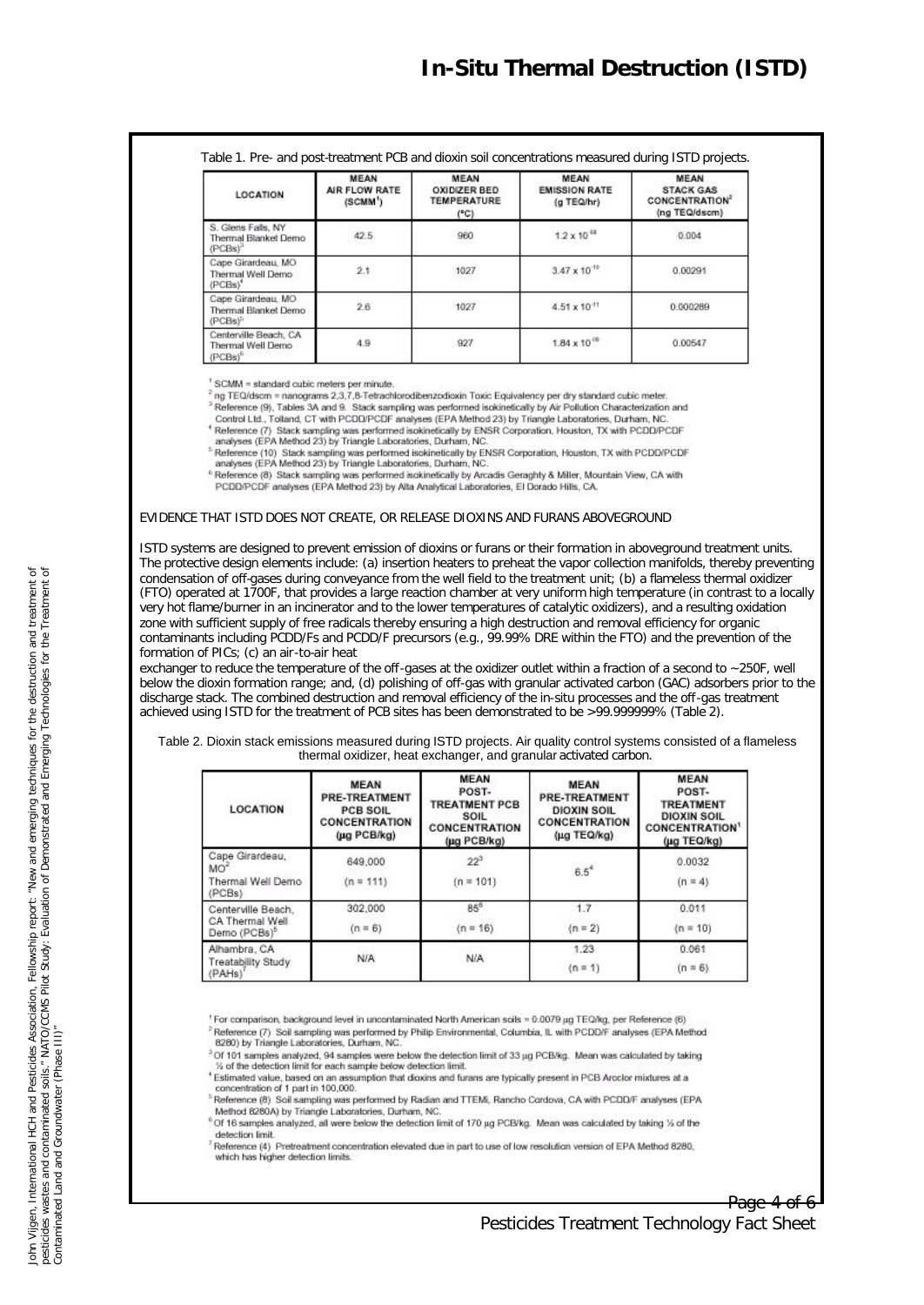#### SUMMARY

In summary, there is no evidence to support the contention that ISTD results in the formation or release of dioxins or furans, either in the treated soils or in the off-gas. Quite to the contrary, the evidence indicates that ISTD applied to sites with high levels of chlorinated hydrocarbon contamination exceeded the soil cleanup objectives and reduced levels of PCDD/Fs in treated soils to near background levels, while achieving air emissions of PCDD/Fs well below mandated MACT standards.

#### **Throughput:**

ISTD, being an in-situ process, can be applied at a wide range of scales. Soil and waste volumes of 500 to 10,000 m<sup>3</sup> or more can be remediated in a single, 2- to 3-month batch treatment. Larger sites can be treated in a series of batches, utilizing the same equipment from batch to batch.

#### **Wastes/Residuals:**

Unlike standard ex-situ thermal desorption processes, ISTD produces negligible quantities of waste products. No liquid waste streams are generated, and the off-gas treatment has been demonstrated to achieve over 99.999999% Destruction and Removal Efficiency (DRE).

#### **Reliability:**

ISTD has been implemented at many sites without any U.S. Occupational Safety and Health Administration (OSHA) recordables or lost-time accidents to date. The reliability of ISTD at the field scale for pesticide remediation has not yet been confirmed.

#### **Limitations:**

Treatment of organo-pesticides using ISTD requires attainment of soil/waste temperatures above the boiling point of water; thus, excessive recharge of groundwater into the treatment zone may prevent water from being boiled off costeffectively and retard achievement of target temperatures. Control of groundwater recharge into the thermal treatment zone, using groundwater pumping or hydraulic barriers such as steel sheeting, slurry walls, freeze walls, etc. may therefore be necessary in such cases. Heating of highly concentrated, heavily chlorinated pesticide liquids can result in hydrolysis with resulting production of highly corrosive hydrochloric acid (HCl). However, use of appropriate neutralization materials in the sand pack around the heater-vacuum wells, and/or more corrosion-resistant metallurgy may be able to minimize these effects and protect against HCl corrosion.

### **Transportability:**

ISTD can be implemented in virtually any location with access to adequate grid-based or portable power supplies. The power required depends largely on how much water is present in the soil, the target treatment temperature and the rate at which groundwater seeps into the treatment zone.

#### **Conclusion:**

The status of the ISTD process for treatment of pesticides is that several successful bench-scale treatability studies have been completed, but that the process has not yet been demonstrated on pesticides at the field scale. However, five successful field-scale applications of ISTD for PCBs, plus others for chlorinated solvents and petroleum hydrocarbons, along with the similarities between pesticides and those compounds indicates that the technology is well-suited for remediation of pesticides. The maturity of the ISTD process can be concluded also at the fact that at present TerraTherm is under contract at three major sites in The United States and is in the process of securing two other projects.

#### **Detailed information**:

See Data in Annexes

#### **Full Scale treatment examples:**

At present TerraTherm is under contract at three major sites in The United States and is in the process of securing two other projects. Also, TerraTherm holds world-wide rights to license and implement ISTD.

- ISTD Remediation of polycyclic aromatic hydrocarbons (PAHs), pentachlorophenol (PCP), and Dioxins, 10,500  $m<sup>3</sup>$ of silty-sand soil up to 30 m below ground surface (BGS), extremely low (detection limit) clean-up goals, May 2002 – December 2003.
- Confidential Client, Ohio Active manufacturing facility, ISTD Remediation of chlorinated volatile organic compounds (CVOCs), 7,700 m<sup>3</sup> of low permeability clay, clean-up goal: 1 mg/kg TCE, July 2002 – June 2003
- Confidential Client, California Former manufacturing facility, thermal enhancement of existing multiphase extraction (MPE), 11,400  $\text{m}^3$  of silty-clay soil, above and below water table, clean-up goal: 1 mg/kg dichloroethene (DCE), September 2002 – August 2003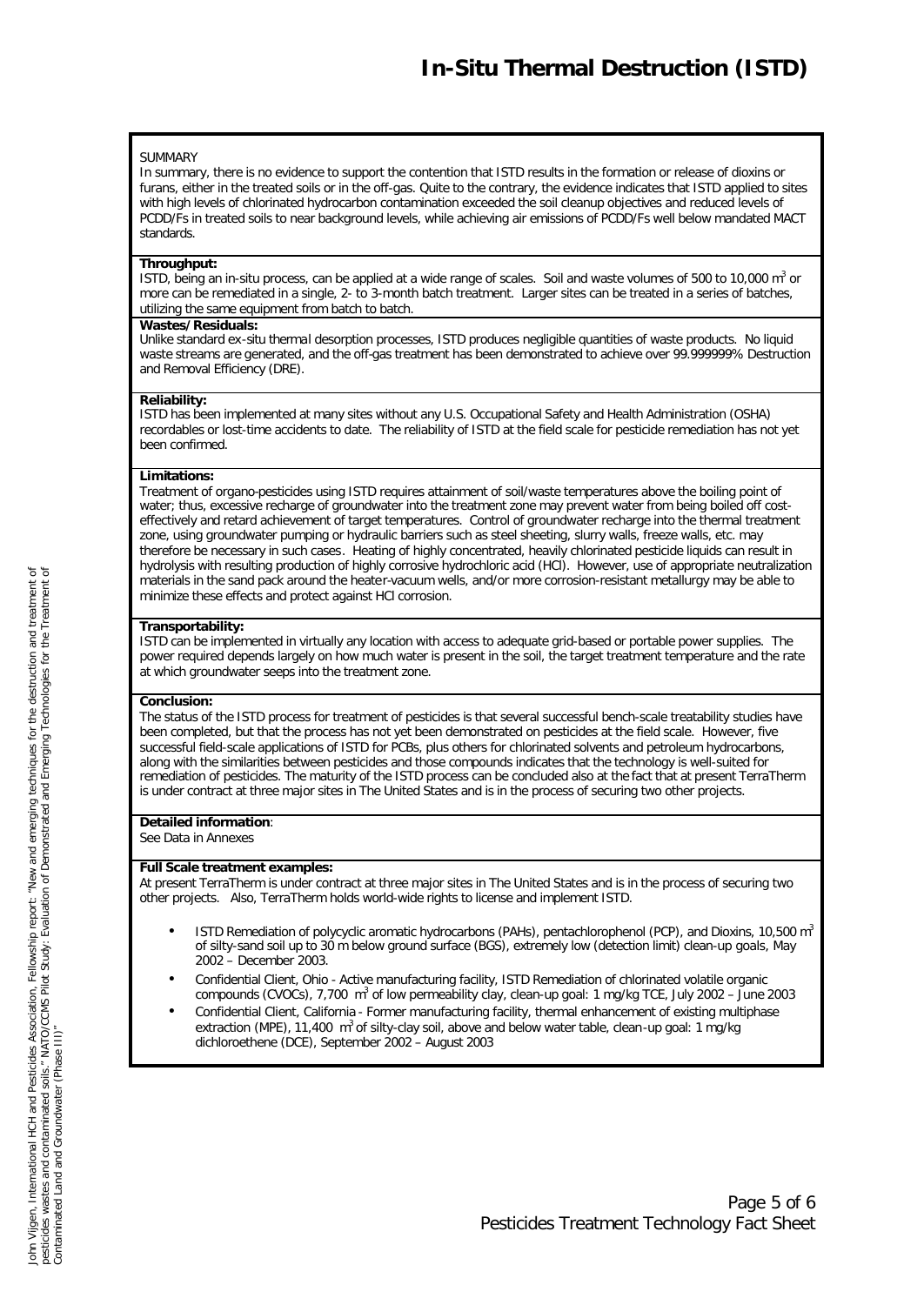**Vendor Contact details:** Ralph S. Baker, Ph.D., CEO and Technology Manager, TerraTherm, Inc., 356 Broad Street, Fitchburg, MA 01420 USA Phone: (978) 343-0300 FAX: (978) 343-2727 Email: rbaker@terratherm.com

*\*Note: This NATO/CCMS fellowship report does not certify any particular technology, but tries to summarise the state of the art of the concerned technology on the basis of data delivered by the company or other source, which have been made available to the author and refers the reader to original documents for further evaluation. Without the efforts of the Technology supplier it would not have been possible to set up this fact sheet.*

*\*\* Note:The text for this report is verified by the Technology supplier on 11. December 2002*

## **Patent Notice:**

Covered by one or more of the following U.S. patents: 4,984,594, 5,076,727, 5,114,497, 5,169,263, 5,190,405, 5,193,934, 5,209,604, 5,221,827, 5,229,583, 5,233,164, 5,244,310, 5,271,693, 5,318,116, 5,553,189, 5,656,239, 5,660,500, 5,674,424, 5,997,214, 6,102,622 and 6,419,423. Additional Patents Pending both within the U.S. and internationally. All rights reserved by the University of Texas at Austin, Shell Oil Co., and TerraTherm, Inc.

## **References:**

- 1. Iben, I.E.T., W.A. Edelstein, R.B. Sheldon, A.P. Shapiro, E.E. Uzgiris, C.R. Scatena, S.R. Blaha, W.B. Silverstein, G.R. Brown, G.L. Stegemeier, and H.J. Vinegar. 1966. "Thermal Blanket for In-Situ Remediation of Surficial Contamination: A Pilot Test," Environmental Science and Technology, 30(11): 3144-3154.
- 2. Sheldon, R.B., I.E.T. Iben, W.A. Edelstein, H.J. Vinegar, E.P. deRouffignac, F.G. Carl, J.L. Menotti, J. Coles, J.M. Hirsch, W.B. Silverstein, S.R. Blaha, C.R. Scatena, and G.W. Siegel. 1996. "Field Demonstration of a Full-Scale In-Situ Thermal Desorption System for the Remediation of Soil Containing PCBs and Other Hydrocarbons," Proceedings of the HAZWaste World–Superfund XVII Conference, Washington, D.C., Oct. 15–17, 1996.
- 3. Vinegar, H.J., E.P. de Rouffignac, R.L. Rosen, G.L Stegemeier, M.M. Bonn, D.M. Conley, S.H. Phillips, J.M Hirsch, F.G. Carl, J.R. Steed, D.H. Arrington, P.T. Brunette, W.M. Mueller, and T.E. Siedhoff. 1997. "In Situ Thermal Desorption (ISTD) of PCBs", Proceedings of the HazWaste/World Superfund XVIII Conference, Washington, DC, December 2, 1997.
- 4. Naval Facilities Engineering Service Center. 1998. "A Demonstration of In-Situ Thermal Desorption: Destruction of PCB's in Contaminated Soils at Mare Island Shipyard." TechData Sheet, TDS-2051-ENV, NFESC, Port Hueneme, CA, March, 1998.
- 5. Conley, D.M., and C.M. Lonie. 2000. "Field Scale Implementation of In Situ Thermal Desorption Thermal Well Technology." pp. 175-182. In: G.D. Wickramanayake and A.R. Gavaskar (eds.) Physical and Thermal Technologies: Remediation of Chlorinated and Recalcitrant Compounds. Battelle Press, Columbus, OH.
- 6. Vinegar, H.J., G.L. Stegemeier, F.G. Carl, J.D. Stevenson, and R.J. Dudley. 1999. "In Situ Thermal Desorption of Soils Impacted with Chlorinated Solvents." Proceedings of the Annual Meetings of the Air and Waste Management Association, Paper No. 99-450.
- 7. Baker, R.S., J.P. Galligan, D. Gregory, D.M. Conley, S. Hall, and P. Patton. 2000. "In Situ Thermal Desorption Treatability Study at Rocky Mountain Arsenal Hex Pit." Presented at the 2nd International Conference on Remediation of Chlorinated and Recalcitrant Compounds, Monterey, CA, May 22-25, 2000.
- 8. Stegemeier, G.L., and Vinegar, H.J. 2001. "Thermal Conduction Heating for In-Situ Thermal Desorption of Soils." Ch. 4.6-1 in: Chang H. Oh (ed.), Hazardous and Radioactive Waste Treatment Technologies Handbook, CRC Press, Boca Raton, FL
- 9. Baker, R.S., Bukowski, R.J. and McLaughlin, H. 2002. "Pilot-Scale Demonstration of In-Pile Thermal Destruction of Chlorobenzene-Contaminated Soil." In: G.D. Wickramanayake and A.R. Gavaskar (eds.) Physical and Thermal Technologies: Remediation of Chlorinated and Recalcitrant Compounds. Battelle Press, Columbus, OH.
- 10. Cost and Performance Report, In-Situ Thermal Desorption, at the former Mare Island Naval Shipyard, November 1999, Naval Facilities Engineering Service Center, Port Hueneme , 93043-4370
- 11. *Final Report For Environmental Technology Partnership (ETP) Demonstration In-Situ Thermal Desorption.*  Terratherm Environmental Services, Inc. and RT Environmental Services, Inc. October 98.
- 12. TerraTherm, Case Study Saipan.( http://www.terratherm.com/cases.htm)
- 13. TerraTherm, Case Study Centerville Beach (http://www.terratherm.com/cases.htm)
- 14. Ralph S. Baker, Ph.D and John C. LaChance, In-Situ Thermal Destruction (ISTD) Performance Relative to Dioxins, submitted for publication in H. Al-Ekabi (Ed.), *Current Practices in Oxidation and Reduction Technologies for Soil*  and Groundwater, and presented at the 2<sup>nd</sup> International Conf. On Oxidation and Reduction Technologies for Soil and Groundwater, ORTs-2, Toronto, Canada, Nov. 17-21, 2002
- 15. Comments on Fact Sheet, TerraTherm, Ralph Baker 11. December 2002
- 16. TerraTherm, In Situ Thermal Destruction (ISTD) at Pesticide Waste Disposal Pit (http://www.terratherm.com/cases.htm)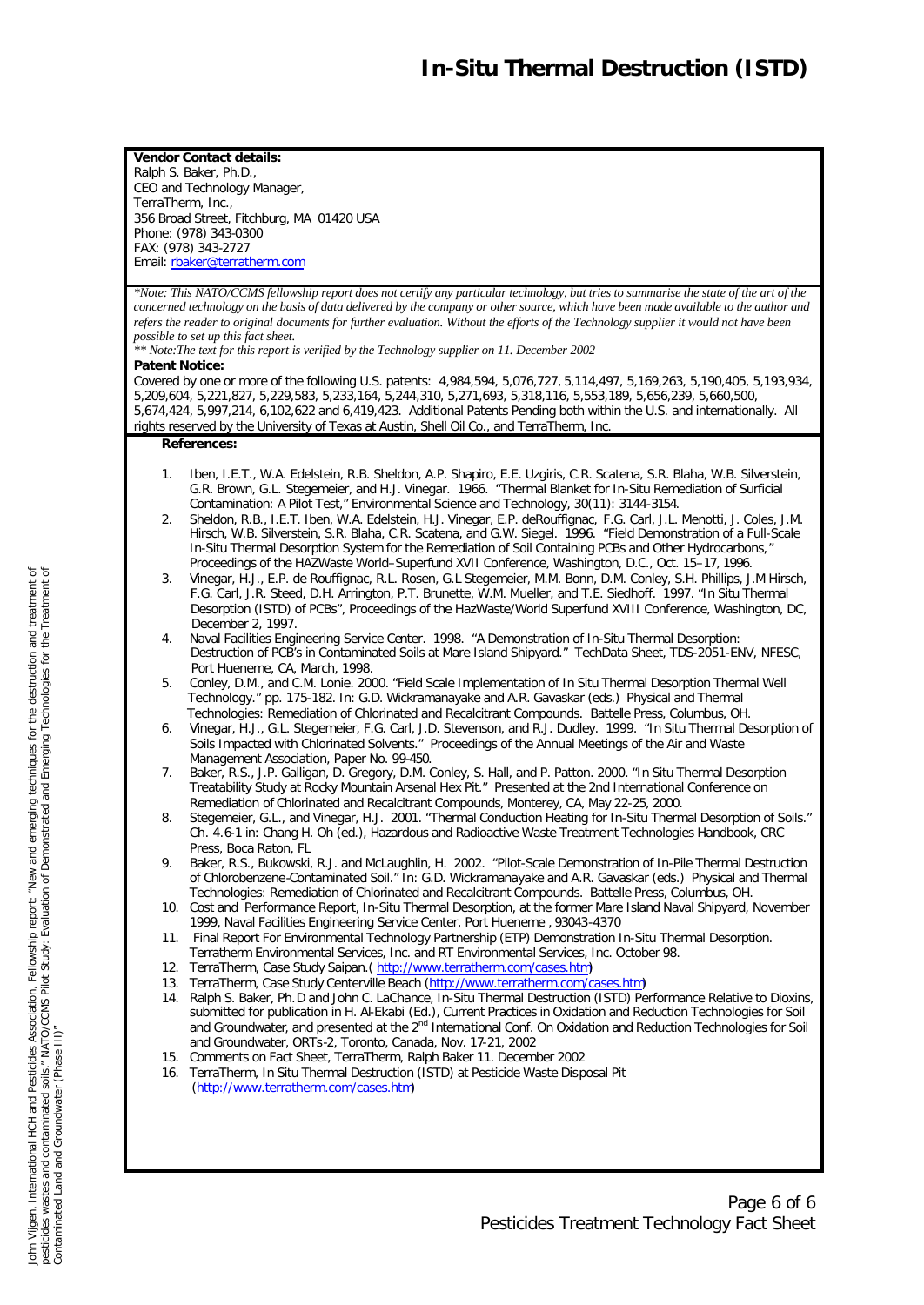| <b>Technology</b><br>Provider                                      | <b>Technology</b>                                                                        | <b>Scale</b><br>$\ddot{}$ | Pest Comp.<br>treated                                     | <b>Related comp treated</b>                                         | <b>Validation</b><br>project                                    | <b>Applicab</b><br>ility                                    | <b>Additional Remarks</b>                                                                                                                                                                          |  |  |
|--------------------------------------------------------------------|------------------------------------------------------------------------------------------|---------------------------|-----------------------------------------------------------|---------------------------------------------------------------------|-----------------------------------------------------------------|-------------------------------------------------------------|----------------------------------------------------------------------------------------------------------------------------------------------------------------------------------------------------|--|--|
|                                                                    |                                                                                          |                           |                                                           |                                                                     | experience                                                      | Ranking<br>$++$                                             |                                                                                                                                                                                                    |  |  |
| TerraTherm                                                         | <b>ISTD</b>                                                                              | P                         |                                                           | <b>PCBs</b>                                                         |                                                                 | DA                                                          | Demonstration test of full-scale ISTD system treating PCBs,                                                                                                                                        |  |  |
|                                                                    |                                                                                          |                           |                                                           |                                                                     |                                                                 |                                                             | Missouri Electric Works (MEW), Cape Girardeau, MO                                                                                                                                                  |  |  |
| TerraTherm                                                         | <b>ISTD</b>                                                                              | P                         |                                                           | PCBs in soil                                                        |                                                                 | DA                                                          | Former Mare Island U.S. Naval Shipyard, Vallejo, CA Field Demo                                                                                                                                     |  |  |
| TerraTherm                                                         | <b>ISTD</b> (Thermal<br>blankets)                                                        | F                         |                                                           | PCBs in soil                                                        |                                                                 | $\overline{DA}$                                             | Tanapag Village Site, Saipan, NMI - ex situ application of ISTD                                                                                                                                    |  |  |
| TerraTherm                                                         | <b>ISTD</b>                                                                              | F                         |                                                           | PCBs in soil                                                        |                                                                 | $\overline{DA}$                                             | PCB-contaminated soils under/adjacent to a former transformer<br>/diesel generator building, former U.S. Naval Facility Centerville<br>Beach, Ferndale, CA.                                        |  |  |
| TerraTherm                                                         | <b>ISTD</b>                                                                              | F                         | HCH, aldrin<br>dieldrin,<br>chlordane.<br>endrin, isodrin |                                                                     |                                                                 | DA                                                          | Rocky Mountain Arsenal (RMA) Commerce City, CO, USA is one<br>of the U.S. Department of Defense's complex CERCLA sites with<br>its so-called Hex Pit curtailed after 12 days (see also Fact Sheet) |  |  |
| TerraTherm                                                         | <b>ISTD</b>                                                                              | F                         |                                                           | PAHs, PCP, Dioxins                                                  |                                                                 | DA                                                          | Southern California Edison Company, Alhambra, California<br>(Former wood treating facility)<br>Still under execution July 2002 - December 2003                                                     |  |  |
| TerraTherm                                                         | <b>ISTD</b>                                                                              | F                         |                                                           | CVOCs (chlorinated volatile<br>organic compounds,<br>primarily TCE) |                                                                 | DA                                                          | Confidential client Ohio,<br>Active manufacturing facility<br>Still under execution May 2002 - December 2003                                                                                       |  |  |
| TerraTherm                                                         | <b>ISTD</b> thermal<br>enhancement of<br>exist. multiphase<br>extraction (MPE)<br>system | F                         |                                                           | Primarily 1,2-DCA, TCE,<br>and vinyl chloride                       |                                                                 | $\overline{DA}$                                             | Confidential Client, S. California - Former manufacturing facility,<br>Still under execution September 2002 - August 2003                                                                          |  |  |
| F - Full-scale applications completed<br>$+Key:$                   |                                                                                          |                           |                                                           |                                                                     |                                                                 | ++Key: Applicability ranking for pesticides                 |                                                                                                                                                                                                    |  |  |
| P - Pilot/Demonstration scale completed; no F-applications         |                                                                                          |                           |                                                           |                                                                     |                                                                 | DA - Direct applicable                                      |                                                                                                                                                                                                    |  |  |
| B - Bench/Laboratory scale completed; no P or F-applications       |                                                                                          |                           |                                                           |                                                                     | FS 1 - Full scale within reasonable period possible 0-2 years   |                                                             |                                                                                                                                                                                                    |  |  |
|                                                                    | T - Theoretical applicable, no B, P, F applications                                      |                           |                                                           |                                                                     | FS 2 - Full scale within considerable period possible 2-5 years |                                                             |                                                                                                                                                                                                    |  |  |
| * Vendor claims performance of demonstration, but no data provided |                                                                                          |                           |                                                           |                                                                     |                                                                 | **Validation on the basis of info provided in Table 2 and 3 |                                                                                                                                                                                                    |  |  |

|  |  | Table 1: Technology overview Alternative Waste technologies – Summary-Technical Details |  |  |
|--|--|-----------------------------------------------------------------------------------------|--|--|
|  |  |                                                                                         |  |  |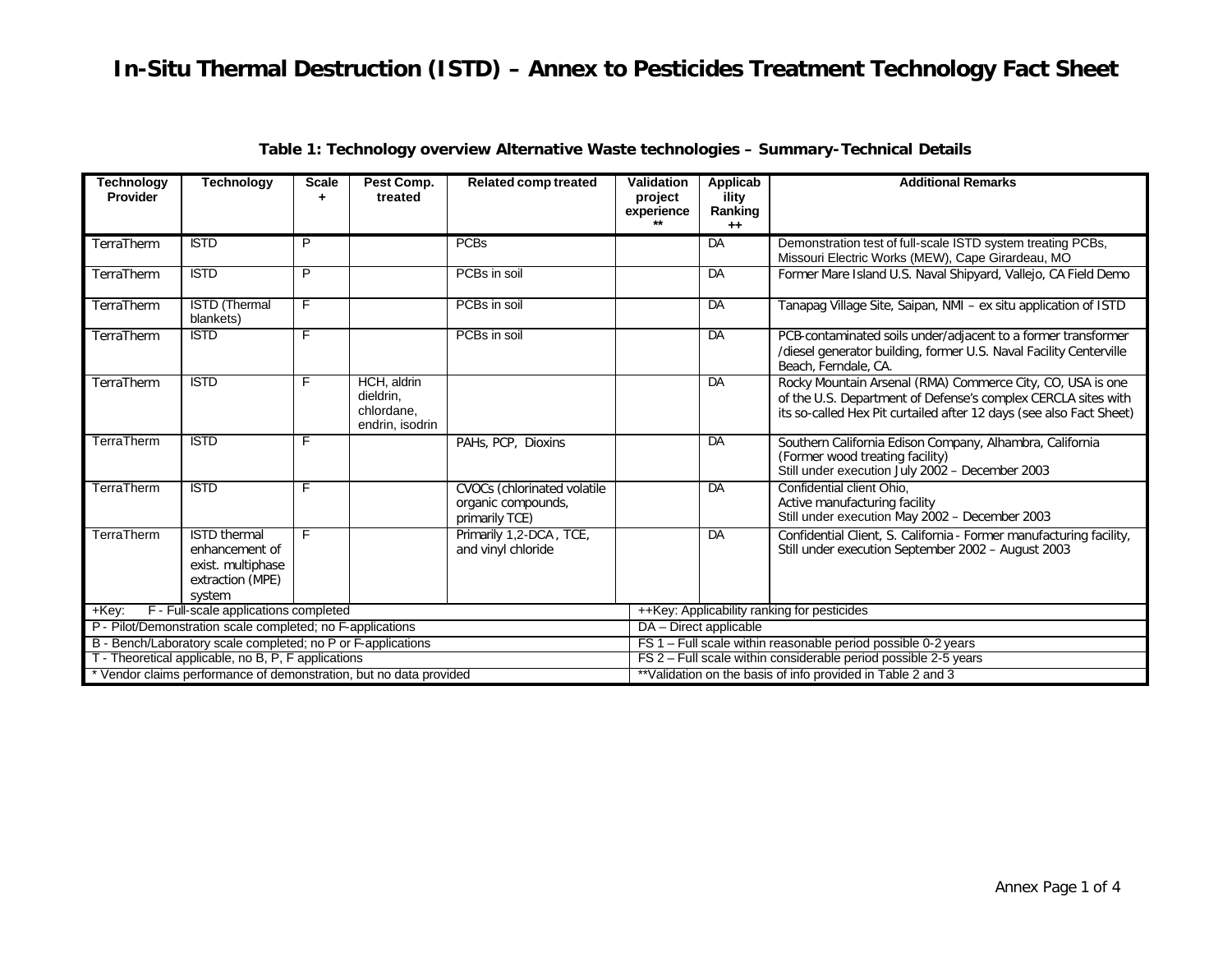# *In-Situ Thermal Destruction (ISTD) – Annex to Pesticides Treatment Technology Fact Sheet*

| Location/project                                                 | Contaminants              | <b>Amount treated</b>                 | Results incl DRE, Pre-treat,                           | <b>Client References</b>                                                                                                            |  |
|------------------------------------------------------------------|---------------------------|---------------------------------------|--------------------------------------------------------|-------------------------------------------------------------------------------------------------------------------------------------|--|
|                                                                  |                           | in                                    | Post treat, Emissions, energy                          | Name, address, contact person phone, Email, fax                                                                                     |  |
|                                                                  |                           | tons                                  | consumption, costs*                                    |                                                                                                                                     |  |
| Missouri Electric Works (MEW)<br>Superfund Site, Cape            | <b>PCBs</b>               | 52 cubic yards                        | DRE in excess of 99.9999998% for PCB<br>(Aroclor 1260) | <b>USEPA Point of Contact: Remedial Project</b><br>Manager Pauletta France-Isetts                                                   |  |
| Girardeau, Missouri USA                                          |                           |                                       |                                                        | U.S. EPA Region 7, 726 Minnesota Ave                                                                                                |  |
|                                                                  |                           |                                       |                                                        | Kansas City, KS 66101                                                                                                               |  |
|                                                                  |                           |                                       |                                                        | (913) 551-7701                                                                                                                      |  |
| Former Mare Island Naval                                         | <b>PCBs</b>               | 60 cubic yards                        | DRE in excess of 99.9999% for PCB (Aroclor             | U.S. Navy Contact:                                                                                                                  |  |
| Shipyard Demonstration Test                                      |                           |                                       | 1260)                                                  | Mr. Ken Spielman<br>EFA West, NAVFAC, Code 182                                                                                      |  |
|                                                                  |                           |                                       |                                                        | 900 Commodore Drive, San Bruno, CA 94066                                                                                            |  |
|                                                                  |                           |                                       |                                                        | Telephone: 650-244-2539, Fax: 650-244-2553                                                                                          |  |
|                                                                  |                           |                                       |                                                        | Email: khspielman@efawest.navfac.navy.mil                                                                                           |  |
| Tanapag Village Site, Saipan,                                    | PCBs in soil              | 1000 cubic yards                      | PCBs treated to 10 ppm or less by using                | U.S. Army Corps of Engineers Point of Contact:                                                                                      |  |
| NMI                                                              |                           |                                       | thermal blankets                                       | Ms. Helene Takamoto, Honolulu District, Building 252, ATTN:                                                                         |  |
|                                                                  |                           |                                       |                                                        | CEPOH-PP-E, Ft. Shafter, HI 96858-5440 Tele.: (808) 438-6931                                                                        |  |
| PCB Spill Area, U.S. Naval                                       | PCBs in soil              | 1000 cubic yards                      | DRE for the integrated system was                      | <b>U.S. Navy Contact:</b>                                                                                                           |  |
| Facility, Ferndale, CA                                           |                           |                                       | calculated to be 99.999995%                            | Mr. Chris Lonie, Naval Facilities Engineering Service Center, Code                                                                  |  |
|                                                                  |                           |                                       |                                                        | ESC414, 1100 23rd Ave., Port Hueneme, CA 93043, (805) 982-                                                                          |  |
|                                                                  |                           |                                       |                                                        | 5560.                                                                                                                               |  |
| Rocky Mountain Arsenal (RMA)                                     | HCH, aldrin, dieldrin,    | 2550 cubic yards                      | No data available                                      | USEPA Point of Contact: Kerry Guy, Remedial Project Manager,                                                                        |  |
| Commerce City, CO, with its                                      | chlordane, endrin         |                                       |                                                        | USEPA Reg. 8, Bldg. 111, Rocky Mountain Arsenal, Commerce City,                                                                     |  |
| so-called Hex Pit                                                | isodrin                   |                                       |                                                        | CO 80022-1748, (303) 312-7288.                                                                                                      |  |
| Southern California Edison                                       | PAHs, PCP, Dioxins        | $11,500 \text{ m}^3$ (15,000          | Not yet operated                                       | State of California Expedited Remedial Action Program (ERAP) site                                                                   |  |
| Company, Alhambra, California<br>(Former wood treating facility) |                           | cy), still under                      |                                                        | <b>Southern California Edison Point of Contact:</b>                                                                                 |  |
|                                                                  |                           | execution May 2002<br>- December 2003 |                                                        | Ms. Jennie King, Project Manager, Southern California Edison, 2244<br>Walnut Grove Ave., Rosemead, CA 91770, Tele.: (626) 302-4257, |  |
|                                                                  |                           |                                       |                                                        | Fax: (626) 302-3005, Email: kingjj@sce.com                                                                                          |  |
| Confidential Client, Ohio -                                      | <b>CVOCs</b> (chlorinated | $8,400 \text{ m}^3 (10,950)$          | Not yet operated                                       | State of Ohio Voluntary Action Program (VAP) site                                                                                   |  |
| Active manufacturing facility                                    | volatile organic          | cy) low permeability                  |                                                        | <b>Confidential Client</b>                                                                                                          |  |
|                                                                  | compounds)                | clay still under                      |                                                        |                                                                                                                                     |  |
|                                                                  |                           | execution July 2002                   |                                                        |                                                                                                                                     |  |
|                                                                  |                           | $-$ June 2003                         |                                                        |                                                                                                                                     |  |
| Confidential Client, California -                                | Primarily 1,2-DCA,        | Approximately 3,800                   | Not yet operated                                       | Regulatory Agency: State of California Department of Toxic                                                                          |  |
| Former manufacturing facility                                    | TCE, and vinyl            | $m3$ (approximately                   |                                                        | Substances Control (DTSC)                                                                                                           |  |
|                                                                  | chloride                  | 5,000 cy) silty-clay                  |                                                        | <b>Confidential Client</b>                                                                                                          |  |
|                                                                  |                           | soil. Still under                     |                                                        |                                                                                                                                     |  |
|                                                                  |                           | execution Sept.                       |                                                        |                                                                                                                                     |  |
|                                                                  |                           | 2002 - August 2003                    |                                                        |                                                                                                                                     |  |

## **Table 2: Overview project experience per technology supplier**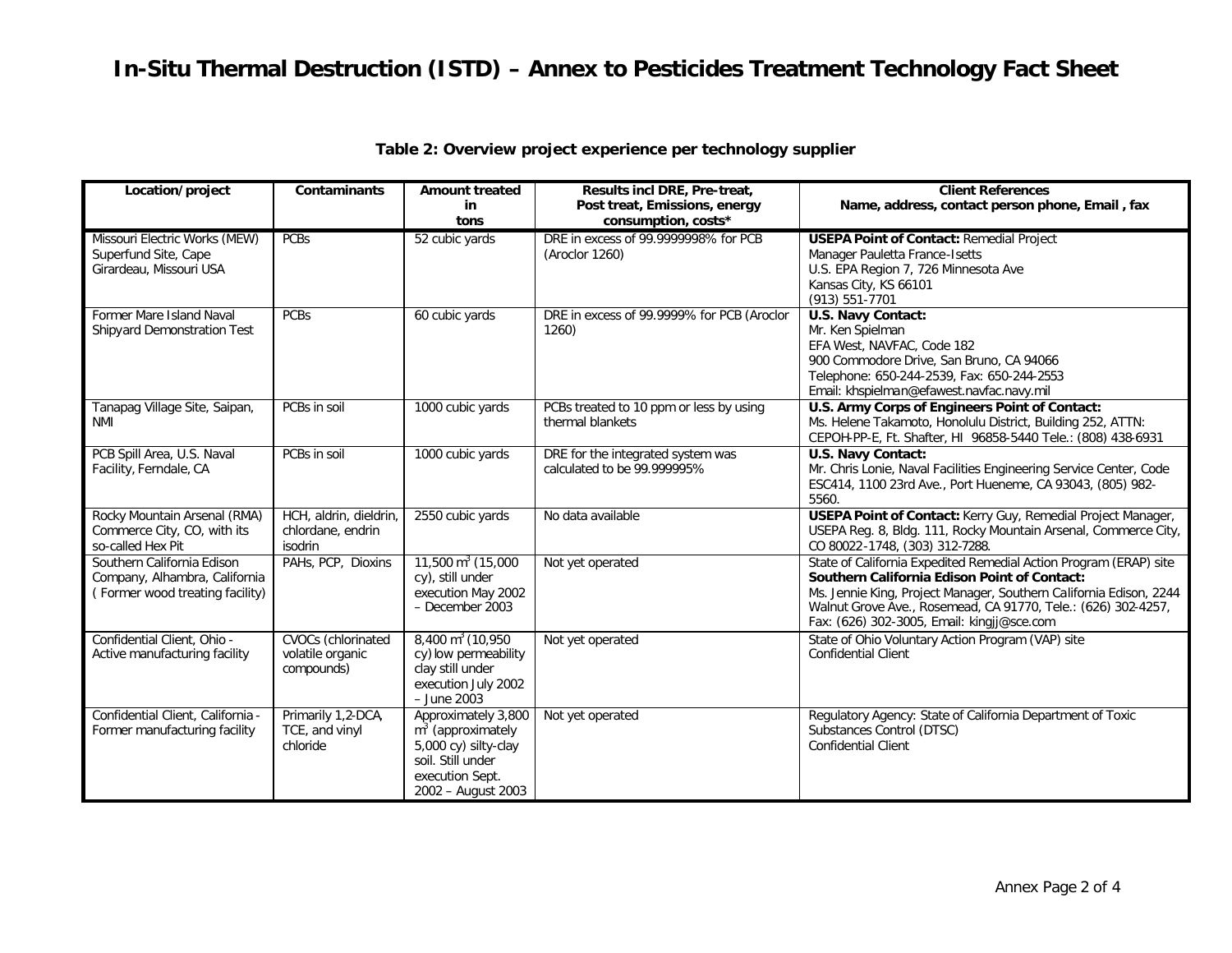| Location<br>project                                                                    | Pre-treat<br>mg/kg                                                                                                                                | Post-treat<br>mg/kg                                                                                                                                             | <b>DREs</b>                                                                      | <b>Emissions</b><br>1.Air (HCI, Diox/furans etc)<br>2. Water,<br>3. Waste (slags)                                                                                                                                                                       | <b>Energy</b><br>Consump<br>-tion. | Costs (Capital, operating costs)                                                                                                                                                                                                                                                                         |
|----------------------------------------------------------------------------------------|---------------------------------------------------------------------------------------------------------------------------------------------------|-----------------------------------------------------------------------------------------------------------------------------------------------------------------|----------------------------------------------------------------------------------|---------------------------------------------------------------------------------------------------------------------------------------------------------------------------------------------------------------------------------------------------------|------------------------------------|----------------------------------------------------------------------------------------------------------------------------------------------------------------------------------------------------------------------------------------------------------------------------------------------------------|
| Missouri Electric<br>Works (MEW)<br>Superfund Site,<br>Cape Girardeau,<br>Missouri USA | PCB average 782 mg/kg<br>$(n=92)$<br>max 20,000 mg/kg                                                                                             | PCB (mean) < $0.033$ mg/kg<br>$(n=83)$<br>PCB concentrations in all 94<br>soil samples taken during the<br>demonstration were below<br>the 2 mg/kg cleanup goal | DRE for<br>PCBs was<br>99.9999998<br>%, meeting<br>the goal of<br>99.9999%       | Mean Emission rate Thermal Well:<br>3.47 x 10-10 g TEQ/hr<br>Mean stack gas conc. Thermal Well:<br>0.00291 ng TEQ/dscm<br>Mean Emission rate Thermal Blanket:<br>4.51 x 10-10 g TEQ/hr<br>Mean stack gas conc. Thermal Blanket:<br>0.000289 ng TEQ/dscm | No data<br>available               | No costs were reported for the<br>demonstration.<br>The vendor used data from the<br>demonstration to estimate that the cost for a<br>full-scale application is between \$120 and<br>\$200 per cubic yard for "most standard<br>sites."                                                                  |
| Former Mare<br><b>Island Naval</b><br>Shipyard<br>Demonstration<br>test                | PCB up to 2,200 mg/kg<br>Aroclor -1254 (mean)<br>35, Aroclor - 1260<br>(mean) 270 mg/kg                                                           | All post-treatment samples<br>had no-detectable PCB at a<br>quantitation limit of 0.033<br>mg/kg.                                                               | DRE in<br>excess of<br>99.9999%<br>for PCB<br>(Aroclor<br>1260)                  | HCI emissions <4 lbs/hr<br>CO emissions $< 10$ ppmV<br>CO mean emissions 2 ppmV<br>THC: 0-8 ppmV<br>THC medion: $< 0.002$ lb/hr as CH4                                                                                                                  | No data<br>available               | Based on a more recent full-scale in-situ<br>project of 500 tons and a bid received for a<br>500-ton ex-situ treatability study, actual<br>construction and operating costs have<br>proven to be quite high, in the range of \$750<br>to over \$1000 per ton. Costs for larger<br>volumes are much less. |
| <b>Tanapag Village</b><br>Site, Saipan, NMI                                            | PCB were indicated with<br>mean 200 ppm, but in<br>fact averaged 500 ppm,<br>(Aroclors 1254 and<br>1260) and individual<br>batches of 10 000 ppm. | PCBs treated to 10 ppm or<br>less.                                                                                                                              | No data<br>available                                                             | No data available                                                                                                                                                                                                                                       | No data<br>available               | No data available                                                                                                                                                                                                                                                                                        |
| PCB Spill Area,<br>Naval Facility,<br>Ferndale, CA                                     | PCB (Aroclor 1254)<br>ranged from 0.15 ppm<br>to 860 ppm; PCDD/Fs<br>ranged up to 3.2 ppb<br>2, 3, 7, 8-TCDD-TEQ.                                 | Remedial objectives: Average<br>PCB conc. of 1 ppm or lower;<br>Dioxins and Furans: Total<br>2,3,7,8 - TCDD TEQ < 1.0 ppb<br>achieved for all samples           | DRE for the<br>integrated<br>system was<br>calculated<br>to be<br>99.999995<br>% | Mean emission rate: $1.84 \times 10^9$ g<br>TEQ/hr, or a mean stack gas<br>concentration of 0.00547 ng TEQ/dscm.                                                                                                                                        | No data<br>available               | The total turnkey cost for design, permitting,<br>operation, demobilization, and reporting was<br>\$480,000 or approximately \$630/ $m3$<br>(\$480/cy)                                                                                                                                                   |
|                                                                                        |                                                                                                                                                   |                                                                                                                                                                 |                                                                                  |                                                                                                                                                                                                                                                         |                                    |                                                                                                                                                                                                                                                                                                          |

**Table3: Overview detailed project information per project – Project name (from Table 2):**